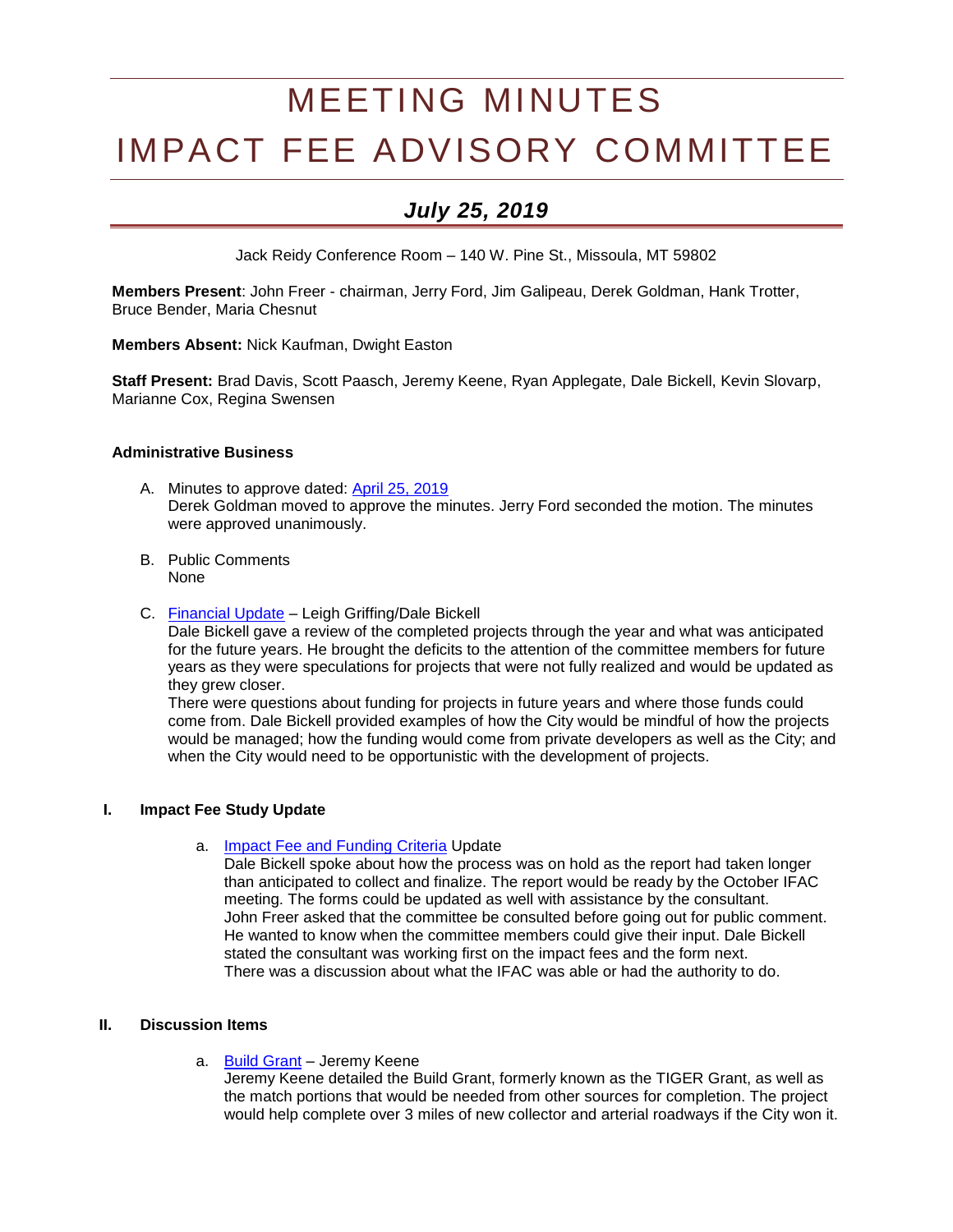b. Fire Station 4 Land Lease – Jeff Brandt Brad Davis detailed the land that could be leased and utilized as a regional training center, to bring in groups from around the region to train there.

#### **III. Funding Requests**

a. Downtown Area and Riverfront Parks [\(Missoula Master Plan Ch 5\)](https://www.ci.missoula.mt.us/DocumentCenter/View/50057/Missoula-Master-Plan_Ch5_070419)– Ryan Applegate [IFAC Form](https://www.ci.missoula.mt.us/DocumentCenter/View/50058/Downtown-application-Impact-Fee--Application)

Ryan Applegate detailed the need to increase capacity in the downtown area. This request would get to a 10% design phase.

Bruce Bender clarified the population and dwelling units in the area.

**Bruce Bender moved to approve to fund \$100,000 in Park Impact Fees for the design services of the Downtown Area and Riverfront Parks project within the Missoula Master Plan**. **Maria Chesnut seconded. Upon a voice vote, the motion carried unanimously.**

- b. Rose Memorial Park Playground Ryan Applegate
	- [IFAC Form](https://www.ci.missoula.mt.us/DocumentCenter/View/50059/Rose-Memorial-PG-impact-fee-application)

Ryan Applegate detailed the upgrade in capacity that could take place with the project. John Freer spoke about the methodology of the form and how the criteria was insufficient. Ryan Applegate detailed how the newer playground would be able to help more children have fun on the playground.

Maria Chesnut asked about the funding requested and what it would be used for. Ryan Applegate detailed what the various portions of the amount asked for could be used for.

**Bruce Bender moved to approve to fund 67% of the total cost up to \$65,000 of Park Impact Fees for increases in capacity to the play area and picnic area adjacent to the playground at the Rose Memorial Park. Derek Goldman seconded. Upon a voice vote, the motion carried unanimously.**

- c. Hellgate Park Ryan Applegate
	- [IFAC Form](https://www.ci.missoula.mt.us/DocumentCenter/View/50237/Hellgate-Park-Impact-fee--Application)

Ryan Applegate spoke about the project done in 2012. John Freer confirmed the amount.

**Bruce Bender moved to approve to fund \$32,000 of Park Impact Fees for the Hellgate Park project. Jerry Ford seconded. Upon a voice vote, the motion carried unanimously.**

- d. Clark Fork Lane Kevin Slovarp
	- [IFAC Form](https://www.ci.missoula.mt.us/DocumentCenter/View/50192/Clark-Fork-Lane-Roadway-Extension-Impact-Fee-application)

Kevin Slovarp detailed the roadway to be constructed and how it would connect to the existing roadway.

John Freer stated the reasons he felt the project was not 100% eligible for impact fees.

**Hank trotter moved to approve to fund \$250,000 of Transportation Impact Fees for the Clark Fork Lane Roadway Extension project. Jim Gallipeau seconded. Upon a voice vote, the motion carried with one vote from John Freer in opposition.**

e. Mary Jane Blvd – South – Kevin Slovarp/Jeremy Keene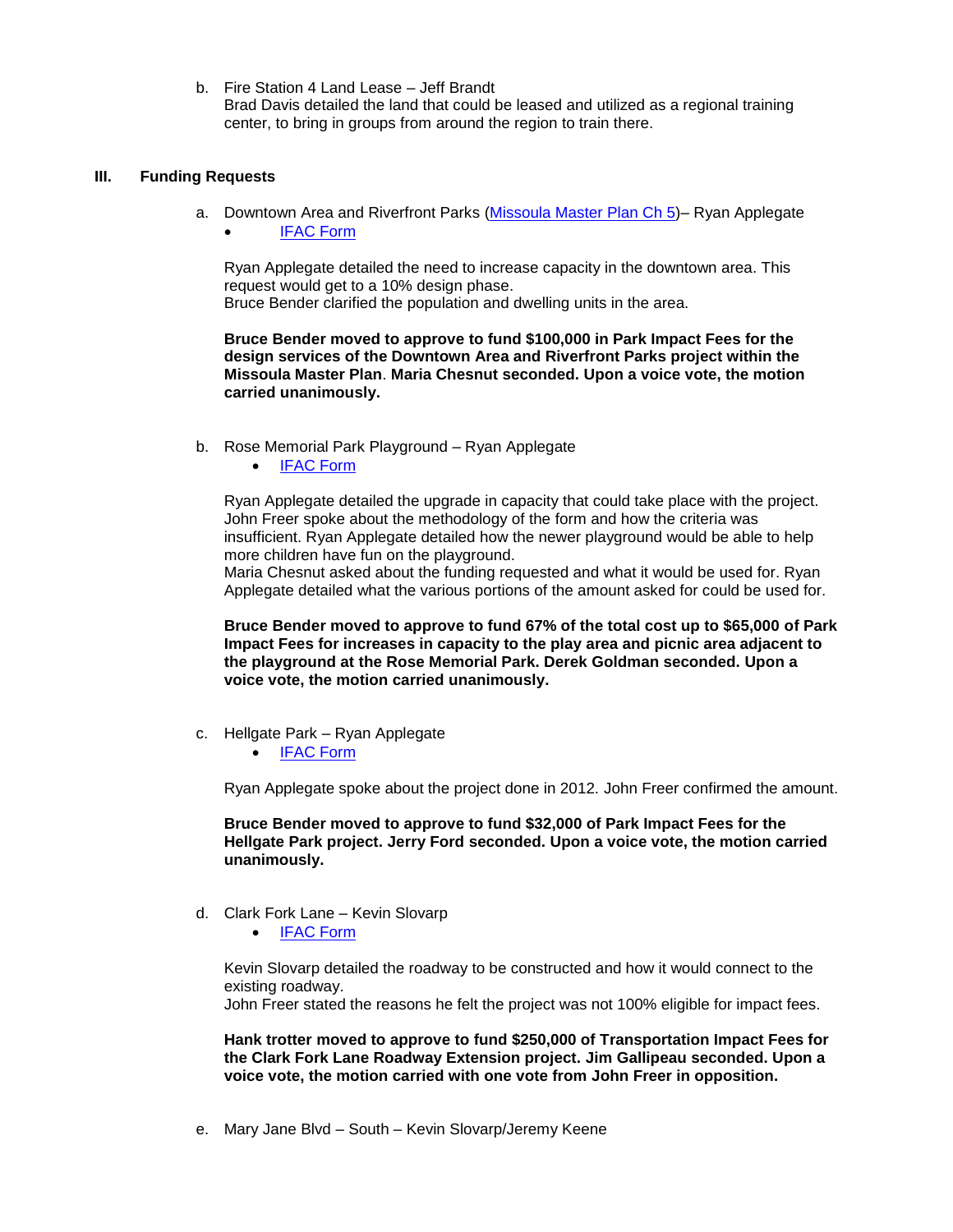- [IFAC Form](https://www.ci.missoula.mt.us/DocumentCenter/View/50234/Mary-Jane-Blvd---South-existing-to-Mullan-Impact-Fee-Application)
- **[Exhibit](https://www.ci.missoula.mt.us/DocumentCenter/View/50159/Mary-Jane-Exhibit)**

Kevin Slovarp detailed the roadway and possible traffic signal or circle that may be needed to complete it. An application had been received and development was expected to proceed rapidly.

Bruce Bender asked for information in the trip calculation. Kevin Slovarp detailed how the trips were calculated on the collector streets.

John Freer asked how trip counters were calculated. Kevin Slovarp stated it was 10 trips per single family home.

Hank Trotter left the meeting at 4:16 PM.

**Bruce Bender moved to approve to fund \$1,600,000 of Transportation Impact Fees for the Mary Jane Boulevard (South) project. Jim Gallipeau seconded. Upon a voice vote, the motion carried unanimously.**

- f. Mary Jane Blvd North Kevin Slovarp/Jeremy Keene
	- [IFAC Form](https://www.ci.missoula.mt.us/DocumentCenter/View/50233/Mary-Jane-Blvd---North-W-Broadway-to-Camden-Impact-Fee-Application)

Kevin Slovarp detailed the location where the new street would be placed as the new development would come into the area. There would be additional funding sources available, such as MDT adding a traffic signal for control at the location, although its location was not where the City wanted it. MDT would agree to move it to where the City wanted it in coordination with this project.

Derek Goldman asked if staff had secured the balance yet. Kevin Slovarp stated they hadn't but they were working on options.

Bruce Bender asked if there was commercial development near the area. Kevin Slovarp stated it was planned to be a VA Hospital. Bruce Bender expected there to be more trips in the area to which Kevin Slovarp agreed.

**Bruce Bender moved to approve to fund \$1,440,000 of Transportation Impact Fees for the Mary Jane Boulevard (North) project. Jerry Ford seconded. Upon a voice vote, the motion carried unanimously.**

- g. Rodgers Road Improvements Kevin Slovarp
	- [IFAC Form](https://www.ci.missoula.mt.us/DocumentCenter/View/50235/Rodgers-Cemetery-Raser-Roadway-Impact-Fee-Application)

Kevin Slovarp detailed the roadway that needed improvements; which was a full road reconstruction project. The project was partnered with Missoula County and MRA for possible additional funding. Jeremy Keene spoke about the need to have the engineering design work done sooner in order to get the roadway completed soon, as well as timing it with the water extension being done in the same location.

John Freer asked how to support the methodology for expansion. Bruce Bender detailed, by example, how this improvement would expand capacity.

There was discussion about how much to fund.

**Bruce Bender moved to approve to fund 50% capacity increase of the project up to \$1,800,000 of Transportation Impact Fees for the Rodgers Street, Cemetery Road, Raser Drive project. Jerry Ford seconded. Upon a voice vote, the motion carried unanimously.**

- h. Fire Dept. Cold Storage Jeff Brandt
	- [IFAC Form](https://www.ci.missoula.mt.us/DocumentCenter/View/50236/Cold-Storage-Funding-Criteria-Impact-Fee-request-2019)

Brad Davis detailed the cold storage building request.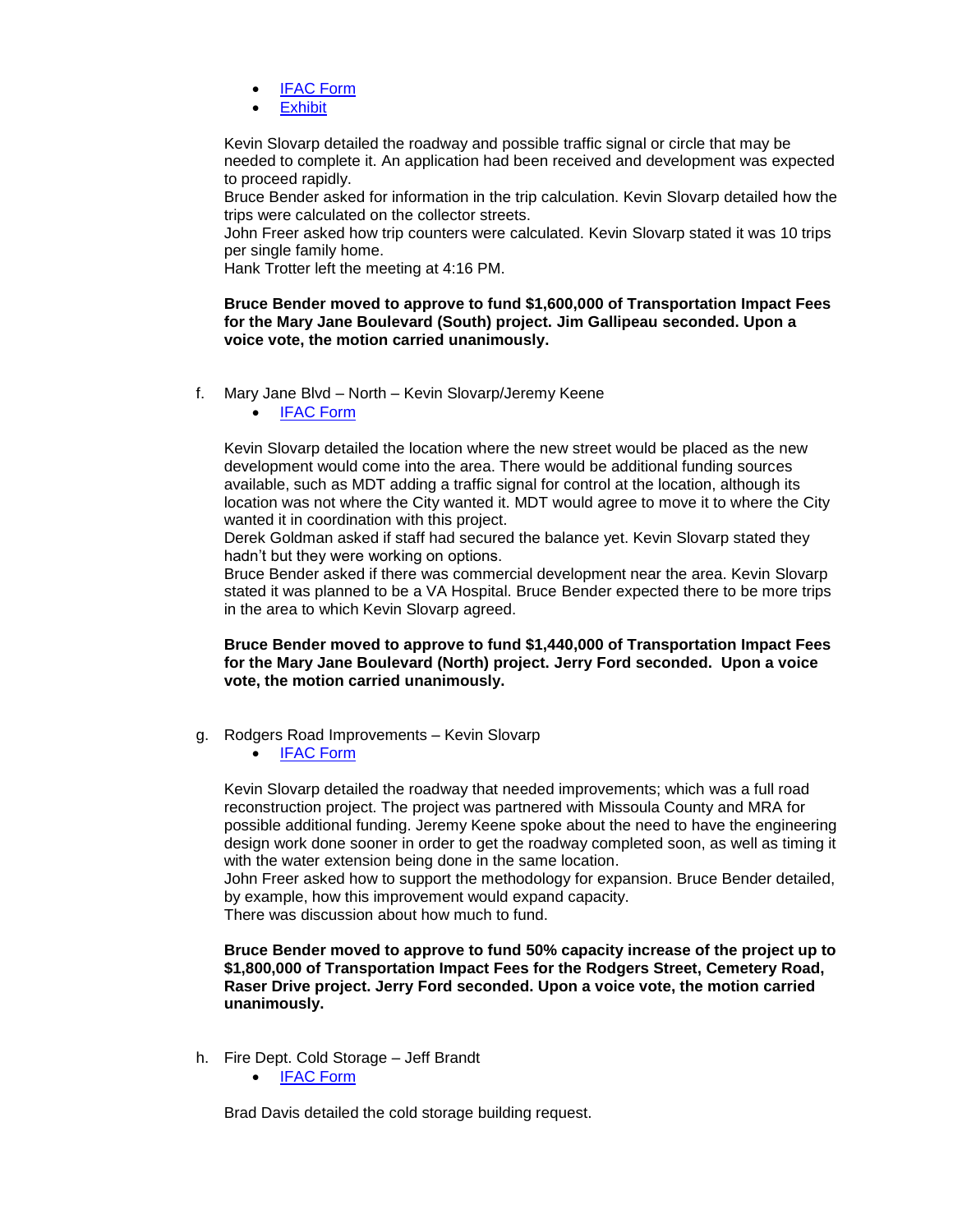**Derek Goldman moved to approve to fund \$90,000 of Community Service Impact Fees for the Fire Department Cold Storage project. Bruce Bender seconded. Upon a voice vote, the motion carried unanimously.**

- i. Facilities Master Planning Dale Bickell
	- [IFAC Form](https://www.ci.missoula.mt.us/DocumentCenter/View/50185/Facilities-Master-Planning-Impact-Fee-Application)

Dale Bickell detailed the request to begin the due diligence process of obtaining the Federal Building (the old Post Office on Broadway) for City and County use.

**Bruce Bender moved to approve to fund \$100,000 of Community Service Impact Fees for the Facilities Master Plan project. Derek Goldman seconded. Upon a voice vote, the motion carried with one vote from Jerry Ford in opposition.**

# **IV. Current Project Updates**

a. [South Ave.](https://www.ci.missoula.mt.us/DocumentCenter/View/39239) – Kevin Slovarp

Consultants had been hired, the data gathered, now they were looking to expand on it. Staff was working with the owners to expand the right-of way, starting with reduced facility.

b. [Higgins Ave. Bridge](https://www.ci.missoula.mt.us/DocumentCenter/View/46583/DS---Higgins-Street-Bridge-Improvements) – Kevin Slovarp

This was an ADA project that was required a few years ago has been completed under budget. MDT is requesting the City revise the funding agreement to \$1.7 million, however the project has already been approved for \$1.9 million. The City portion is justified and MDT is working with the City to cover some of the costs for bridge widening.

c. [Mullan & George Elmer Dr. Intersection Signal](https://www.ci.missoula.mt.us/DocumentCenter/View/39234) – Kevin Slovarp

Another warrant study has been done, and the results were close enough that if more people move there it would warrant a signal. Staff will prepare an RFP and get a design done. They are working with MDT to get construction prepared. It may be eligible for the Build Grant.

d. [Cregg Lane](https://www.ci.missoula.mt.us/DocumentCenter/View/41366) – Kevin Slovarp

Phase I construction has just been finished. It was over budget but not over the total budget for the project. Staff would not be asking for any more funding at this time. They will likely be another funding source.

## e. [Mullan Rd. Improvements](https://www.ci.missoula.mt.us/DocumentCenter/View/46585/DS---Mullan-Rd-Reconstruction) – Kevin Slovarp

There was lots to do to move the project forward, including getting out an RFP to get the design work done. Staff would look to get an agreement with MDT to secure improvements and funding for the project, which could make up some of the shortfall.

- f. [Lower Miller Ck. Sidewalks](https://www.ci.missoula.mt.us/DocumentCenter/View/46584/DS---Lower-Miller-Creek-Road-LVB-to-Bigfork) Kevin Slovarp Staff has received the scope of work with the consultants and will hiring process soon.
- g. [Bicycle Safety Project Stephens & Orange](https://www.ci.missoula.mt.us/DocumentCenter/View/49308/Bicycle-Safety-Project---Stephens-Orange) Kevin Slovarp Staff have agreements with property owners for easements to construct. They are waiting for MDT approval at this time.
- h. [Community Center](https://www.ci.missoula.mt.us/DocumentCenter/View/33701) Ryan Applegate